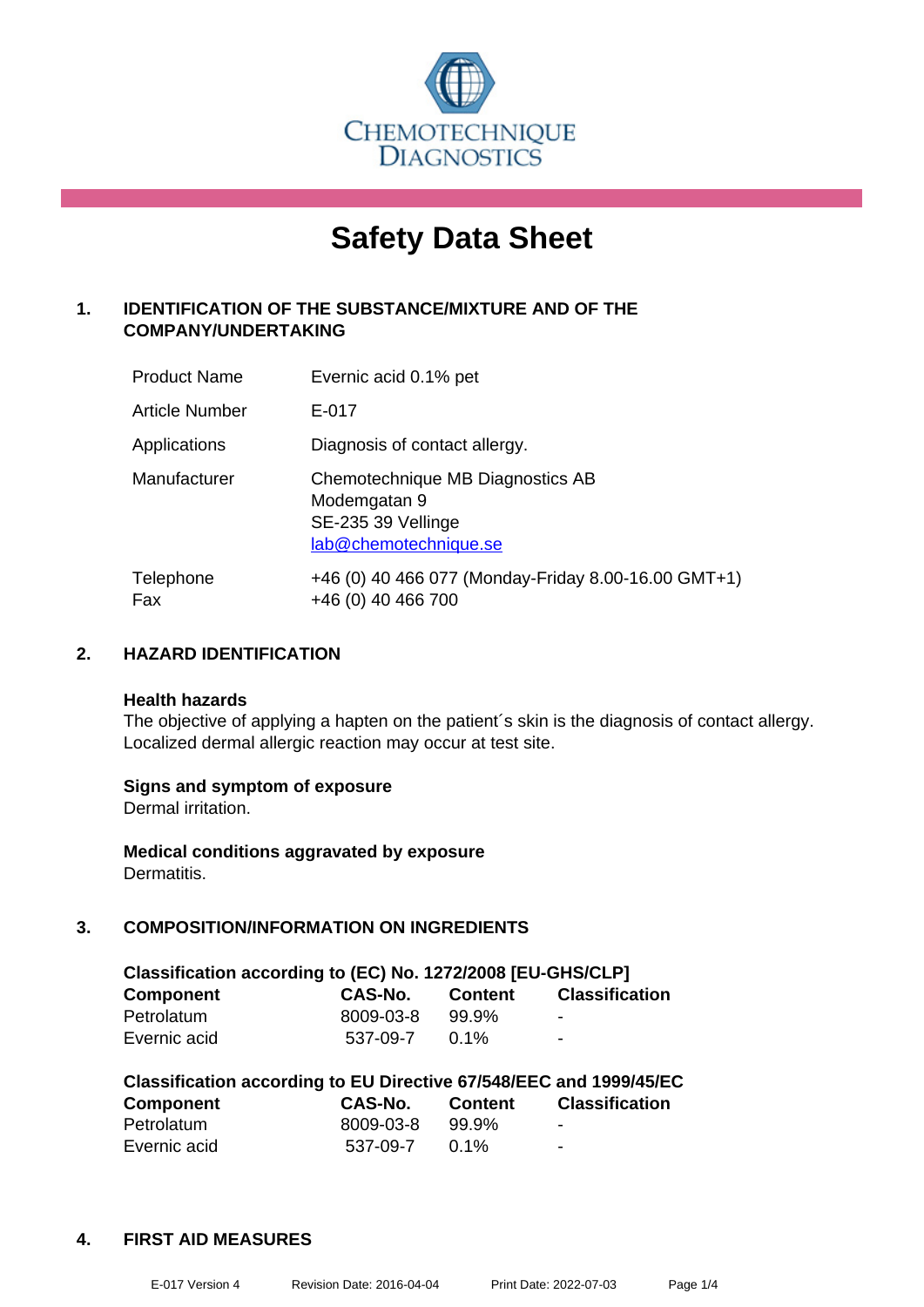#### **Emergency and first aid procedures**

Obtain medical attention.

# **5. FIRE-FIGHTING MEASURES\***

#### **Suitable extinguish media**

CO2, powder or water spray. Fight larger fires with water spray or alcohol resistant foam.

#### **For safety reasons unsuitable extinguishing agents** Water with full jet.

**Special protective equipment for fire-fighters** Wear self-contained respiratory protective device. Wear fully protective suit.

\*Data is shown for petrolatum only

#### **6. ACCIDENTAL RELEASES MEASURES**

**Steps to be taken if material is released or spilled** Contain and place in a closed container.

#### **7. HANDLING AND STORAGE**

**Precautions to be taken in handling and storage** Store dark at 5-8°C. Avoid extended exposure to light. FOR EXTERNAL USE ONLY.

#### **8. EXPOSURE CONTROLS/PERSONAL PROTECTION**

**Respiratory protection** Not required.

**Ventilation**

Local exhaust.

**Protective gloves** Disposal gloves.

#### **Eye protection**

Not required with normal use.

#### **Work/Hygienic practices**

Wash hands after each use.

#### **9. PHYSICAL AND CHEMICAL PROPERTIES**

Appearance Ivory White Semi-solid Odour **Odourless** 

Melting point\* 50-55° C Flash point\* >100°C Self ignition\* Product does not self ignite.

Boiling point\* No data available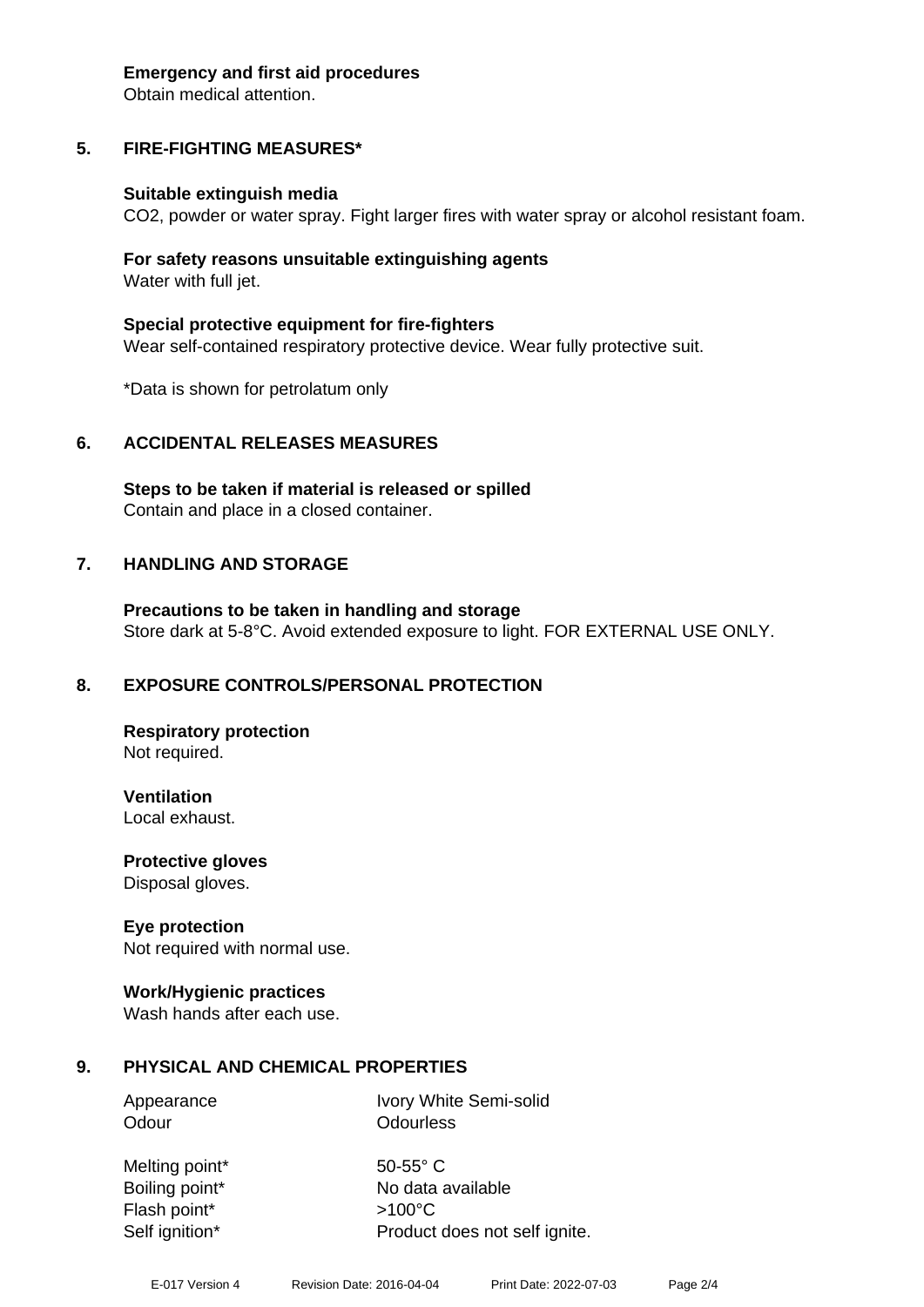Density\* No data available. Solubility in/Miscibility with Water\*

Danger of explosion\* Product does not present an explosion hazard. Insoluble

\*Data is shown for petrolatum only

### **10. STABILITY AND REACTIVITY**

#### **Incompability**

May react with strong oxidizing agents.

#### **Stability**

Stable at recommended storage conditions.

#### **Hazardous byproducts**

Combustion may generate CO, CO2 and other oxides.

# **Hazardous polymerization**

Will not occur.

# **11. TOXICOLOGICAL INFORMATION**

No data available.

#### **12. ECOLOGICAL INFORMATION**

No data available.

#### **13. DISPOSAL CONSIDERATIONS**

**Waste disposal method** Comply with federal, state/provincial and local regulation.

#### **14. TRANSPORT INFORMATION**

Not dangerous goods.

#### **15. REGULATORY INFORMATION**

The classification is according to the latest editions of the EU lists, and extended by company and literature data.

#### **16. OTHER INFORMATION**

#### **Text of H-statements and R-phrases mentioned in Section 3**

Pharmaceutical quality of tested hapten is confirmed by Chemotechnique Diagnostics according to validated analytical methods. Hapten passed test according to GMP standards.